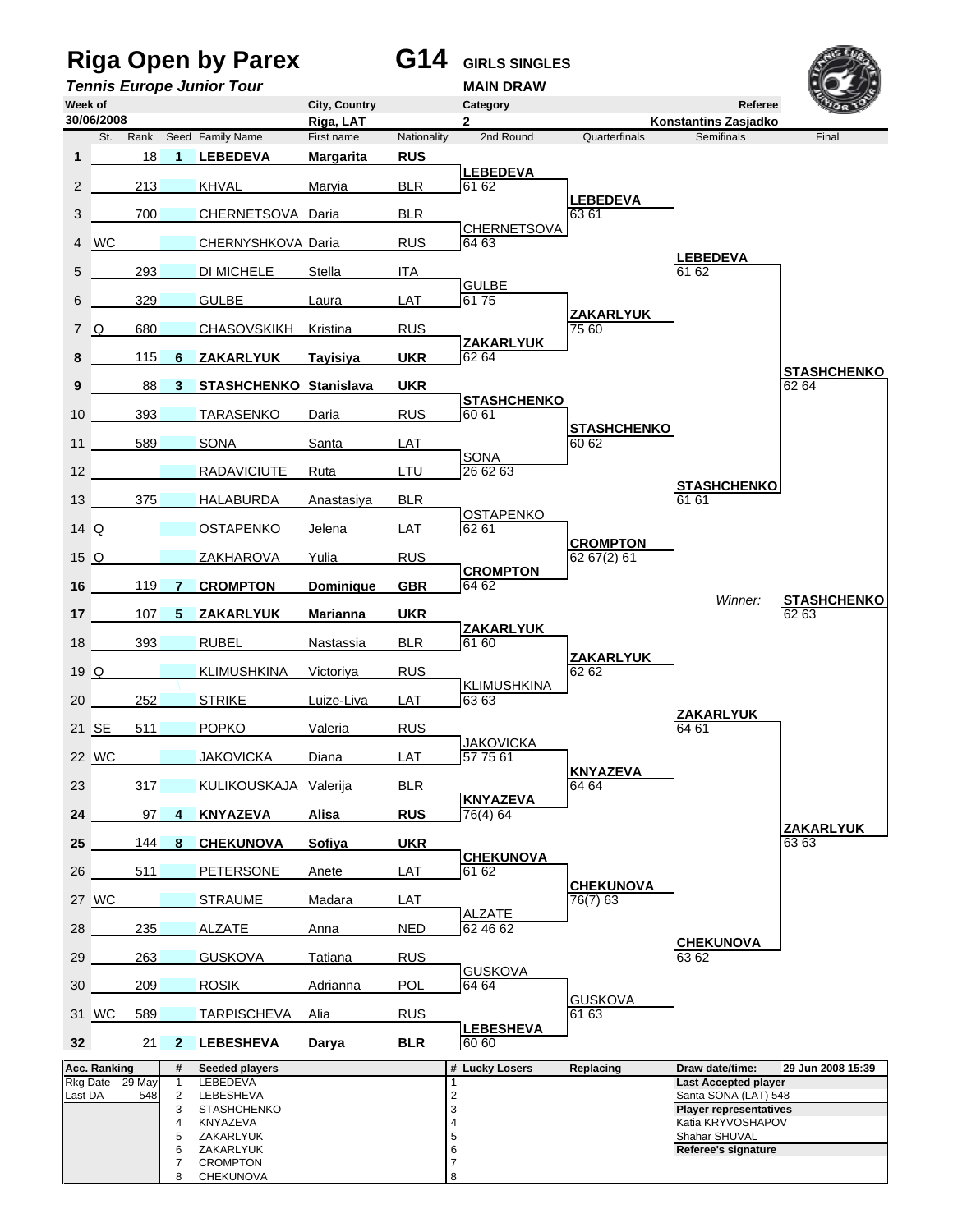**ORLOVSKIY** 



**Riga Open by Parex B14** BOYS SINGLES **Tennis Europe Junior Tour MAIN DRAW Week of City, Country Category Referee Riga, LAT** 2 **2 19. 12. Konstantins Zasjadko**<br> **First name** Nationality 2nd Round Quarterfinals Semifinals St. Rank Seed Family Name First name Nationality 2nd Round Quarterfinals Semifinals **1** DA 37 **1 KHOMENTOVSKIY Matvey RUS POL KHOMENTOVSKIY** 2 236 RONDUDA Filip Umpire *as* **KHOMENTOVSKIY** 3 Q 399 ELLEFSEN Nils NOR 61 61 61 ELLEFSEN<br>BLR 64 60 4 **DA 25 MELIUK** Aliaksandr KHOMENTOVSKIY<br>76(4) 61 5 307 GALYAMOV Mikhail RUS Example *b* GAISMINS 6 Q 466 GAISMINS Uldis GAISMINS TAYLOR Sam GBR 46 61 63 Example **PAPIK**<br>
GZE 6162 **8** 175 **8 PAPIK Tomas** Umpire *as* **KHOMENTOVSKIY 9 81 4 GORIACHKOV Andrey RUS RUS 186 83 40 Ret.** RUS **GORIACHKOV** 10 WC **32 TERENTIEV** Alexander Umpire *as* **GORIACHKOV** 11 328 TVERIJONAS Julius LTU 6363 **RUS** TVERIJONAS 12 WC 524 TARPISCHEV Philipp Umpire *as* **GORIACHKOV** 13 **DA 26 SASULNIKAU Uladzimir BLR** 26 64 64 Example **a** SASULNIKAU 14 WC BERZINS Andris Umpire *bs* **JAKIMIC** 15 647 AMELIN Denis EST 60 60 **CZE B**<sub>62 64</sub> **16** DA 95 **6 JAKIMIC Robin CZE** 62 64 *Winner:* **KHOMENTOVSKIY 17** 145 **7 ORLOVSKIY Philipp RUS RUS** 64 26 64 GBR *CORLOVSKIY* 18 **HOLLOWAY Thomas** GBR 62 61 Umpire *as* **ORLOVSKIY** 19 **DA 23 PRENCLAVS Kristaps LAT** 63 31 Ret. **RUS PRENCLAVS**<br>**76(5) 76(3)** 20 Q 3VISTYNOV Anton Umpire *b* LICCIARDI 21 613 LIS Nikita RUS 62 60 **LICCIARDI**<br>ITA 60.63 22 185 LICCIARDI Pietro ITA 60 63 LICCIARDI<br>61 62 23 378 LOMACKI Piotr POL **RUS** *B B B B B B B B B B B B B B B B B B B B B B B B B B B B B B B B B B B B* **24** 70 **3 ZUBOV** Igor LICCIARDI<br>67(4) 75 75 **25** 87 **5 LAZUTIN** Kirill RUS LAT **LAZUTIN** 26 328 BUCENS Reinis LAZUTIN<br>62 63 27 466 LEVI Nir ISR (62 63 PIAKUTSKA<br>BLR 62 64 28 636 PIAKUTSKA Andrei BLR 62 64 **BRENK**<br>64 63 29 DA 220 10 PAVLOV Anton EST 64 63 LAT **PAVLOV**<br>61 60 30 WC **PAVLOVS** Maksims LAT 61 60 **BRENK**<br>63 62 31 Q 28 CARNESTEDT Jesper SWE **CZE brenk 32 53 2 BRENK** Jan Acc. Ranking **# Seeded players # Acc. Replacing Draw date/time: 29 Jun 2008 15:28** Rkg Date 29 May 1 KHOMENTOVSKIY 1 1 Last Accepted player<br>
Last DA NR 2 BRENK 2<br>
3 ZUBOV 3 2000 3 Player representatives Last DA NR 2 BRENK 2 Thomas HOLLOWAY (GBR) NR 3 ZUBOV<br>4 GORIACHKOV<br>5 LAZUTIN 3 3 3 2UBOV RATIA RATIVOSHAPOV<br>5 LAZUTIN 4 GORIACHKOV | 4 | 4 | Katia KRYVOSHAPOV 5 LAZUTIN 5 **Shahar SHUVAL** 6 JAKIMIC 6 **Referee's signature 30/06/2008**

8 PAPIK 8 *8*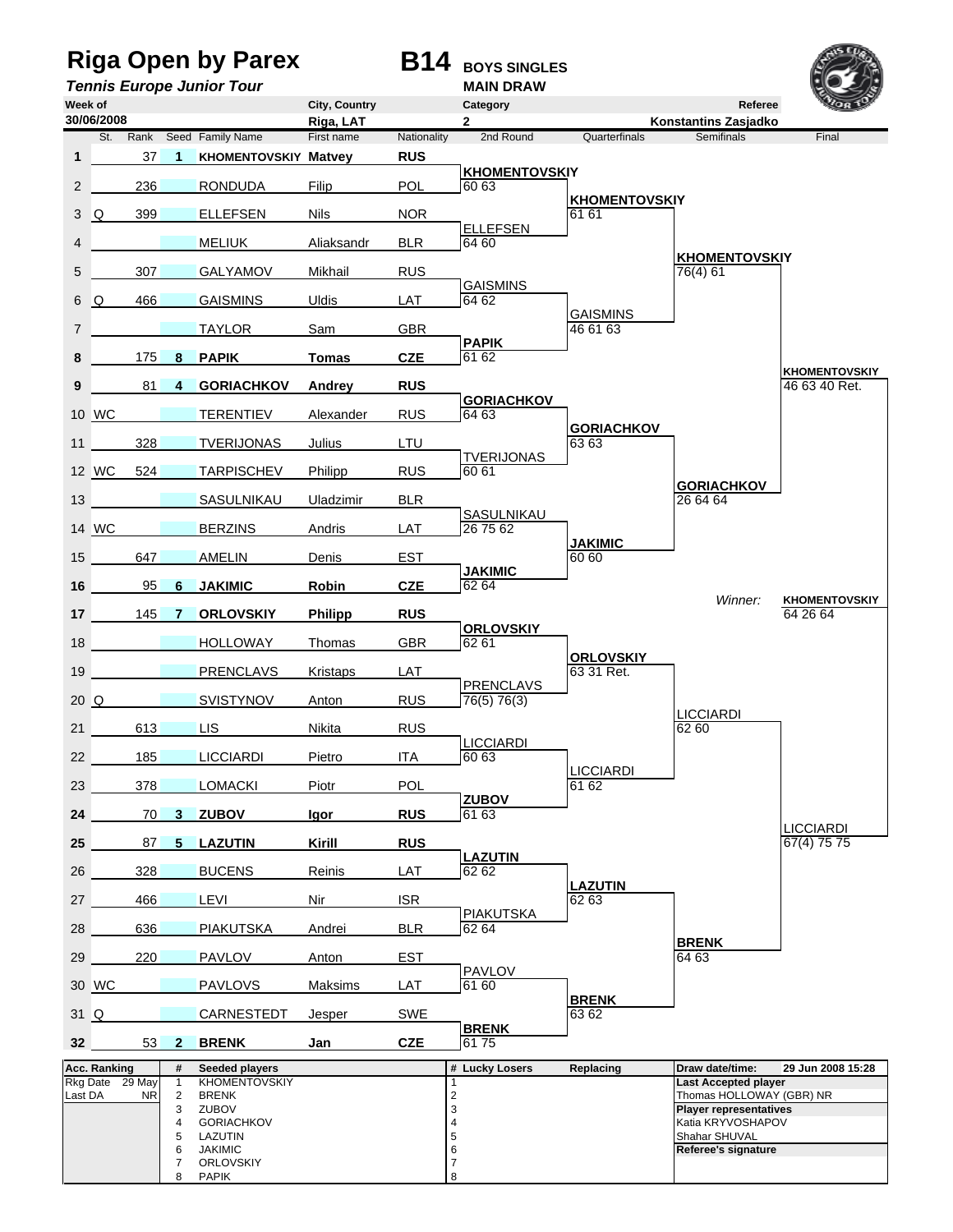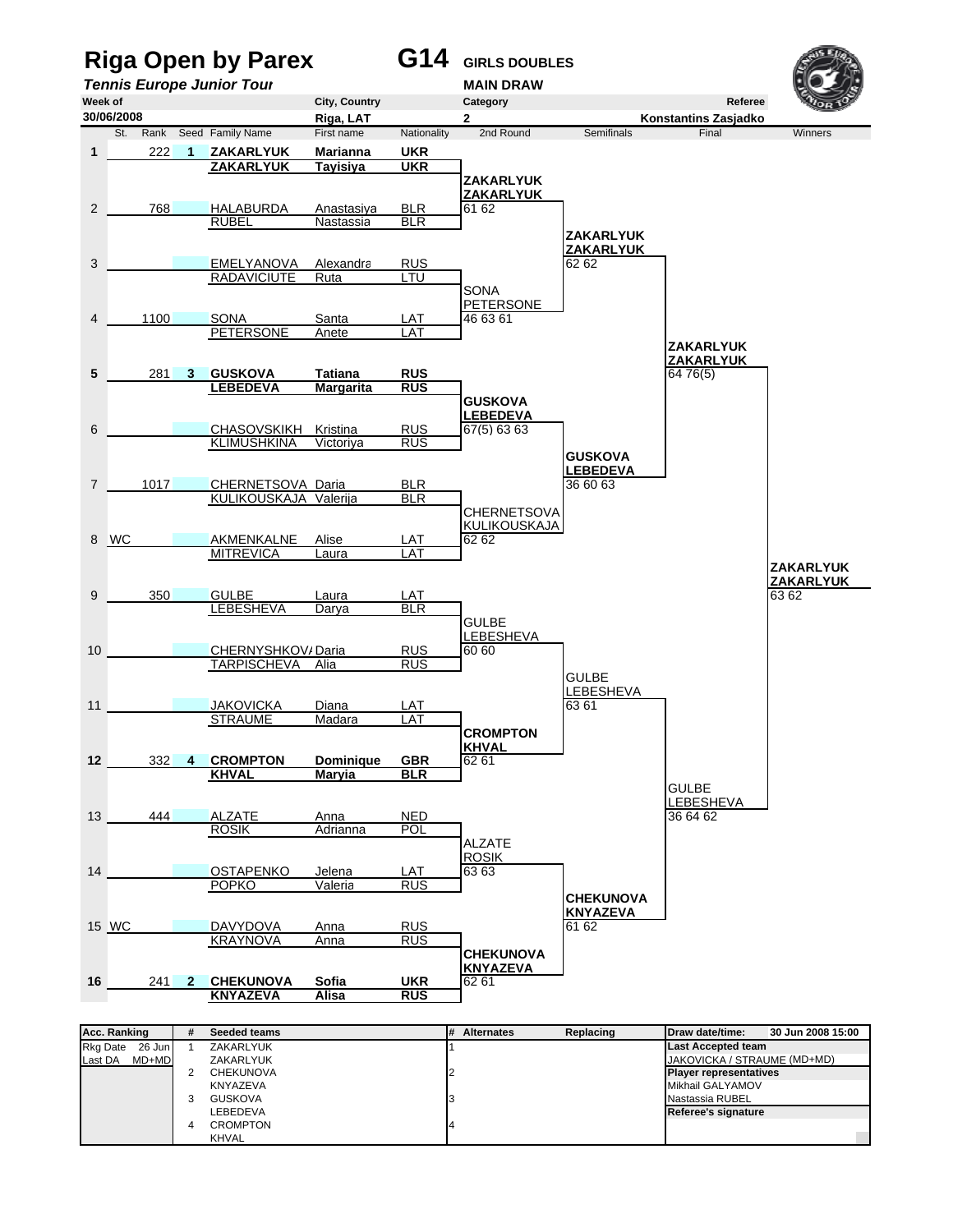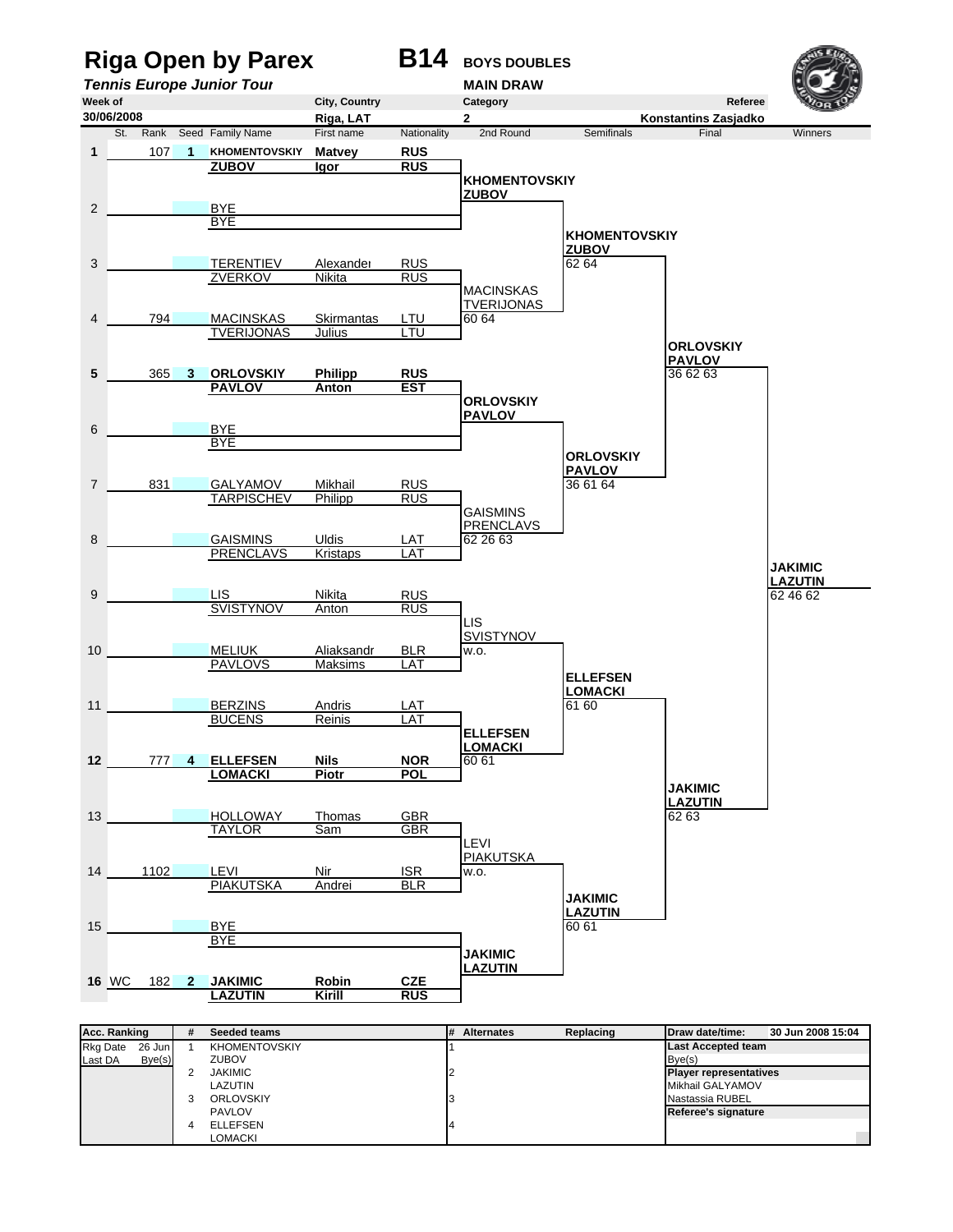|                  |                                  |                                   |                   | <b>Riga Open by Parex</b><br><b>Tennis Europe Junior Tour</b> |                            | G14         | <b>GIRLS SINGLES</b><br><b>QUALIFYING DRAW</b> |                             |                                         |                   |
|------------------|----------------------------------|-----------------------------------|-------------------|---------------------------------------------------------------|----------------------------|-------------|------------------------------------------------|-----------------------------|-----------------------------------------|-------------------|
|                  | Week of<br>30/06/2008            |                                   |                   |                                                               | City, Country<br>Riga, LAT |             | Category<br>2                                  |                             | Referee<br><b>Konstantins Zasjadko</b>  |                   |
|                  |                                  |                                   |                   | St. Rank Seed Family Name                                     | First name                 | Nationality | 2nd Round                                      | Finals                      | Qualifiers                              |                   |
| 1                |                                  | 269                               | $\blacksquare$ 1  | <b>BLIK</b>                                                   | Katharina                  | <b>GBR</b>  | <b>BLIK</b>                                    |                             |                                         |                   |
| $\overline{2}$   |                                  |                                   |                   | BYE                                                           |                            |             |                                                | <b>KLIMUSHKINA</b>          |                                         |                   |
| 3                |                                  |                                   |                   | KLIMUSHKINA                                                   | Victoriya                  | <b>RUS</b>  | KLIMUSHKINA                                    | 61 63                       |                                         |                   |
|                  | 4 WC                             |                                   |                   | DAVYDOVA                                                      | Anna                       | <b>RUS</b>  | 64 62                                          |                             | KLIMUSHKINA                             |                   |
| 5                |                                  |                                   |                   | <b>VYSNIAUSKAITE Neda</b>                                     |                            | LTU         | <b>VYSNIAUSKAITE</b>                           |                             | 64 62                                   |                   |
| 6                |                                  |                                   |                   | <b>TEDER</b>                                                  | Kreete                     | <b>EST</b>  | 60 64                                          | VYSNIAUSKAITE               |                                         |                   |
| $\overline{7}$   |                                  |                                   |                   | <b>PROLA</b>                                                  | Signe Estere LAT           |             | <b>PROLA</b>                                   | 76(0) 62                    |                                         |                   |
| 8                |                                  |                                   |                   | <b>BYE</b>                                                    |                            |             |                                                |                             |                                         |                   |
| 9                |                                  |                                   |                   | 511 2 EMELYANOVA Alexandra                                    |                            | <b>RUS</b>  | <b>EMELYANOVA</b>                              |                             |                                         |                   |
| 10 <sup>°</sup>  |                                  | <b>Contract Contract Contract</b> |                   | BYE                                                           |                            |             |                                                |                             |                                         |                   |
| 11               | <b>Contract Contract State</b>   |                                   |                   | SKULEPA Anastasija                                            |                            | LAT         |                                                | ZAKHAROVA<br>63 61          |                                         |                   |
| 12               | <b>Contract Contract</b>         |                                   |                   | ZAKHAROVA                                                     | Yulia                      | <b>RUS</b>  | ZAKHAROVA<br>64 62                             |                             |                                         |                   |
| 13 <sup>7</sup>  |                                  |                                   |                   | ERKENA                                                        | Rebeka                     | LAT         |                                                |                             | ZAKHAROVA<br>63 64                      |                   |
|                  | 14                               |                                   |                   | VOZNJARSKAJA Olga                                             |                            | LAT         | <b>ERKENA</b><br>61 64                         |                             |                                         |                   |
| 15 <sup>15</sup> | <b>Contract Contract State</b>   |                                   |                   | KRAYNOVA                                                      | Anna                       | <b>RUS</b>  |                                                | <b>KRAYNOVA</b><br>46 62 63 |                                         |                   |
| 16               |                                  |                                   |                   | <b>BYE</b>                                                    |                            |             | <b>KRAYNOVA</b>                                |                             |                                         |                   |
|                  |                                  |                                   |                   | 17 680 3 CHASOVSKIKH Kristina                                 |                            | <b>RUS</b>  |                                                |                             |                                         |                   |
| 18               |                                  |                                   |                   | <b>BYE</b>                                                    |                            |             | <b>CHASOVSKIKH</b>                             |                             |                                         |                   |
| 19 <sup>°</sup>  | <b>STATE OF BUILDING</b>         |                                   |                   | <b>MCCLUSKEY</b>                                              | Devan                      | <b>USA</b>  |                                                | <b>CHASOVSKIKH</b><br>61 60 |                                         |                   |
| 20               |                                  |                                   |                   | AKMENKALNE                                                    | Alise                      | LAT         | <b>AKMENKALNE</b><br>36 63 63                  |                             |                                         |                   |
| 21               |                                  |                                   |                   | <b>MURPHY</b>                                                 | Ellie                      | <b>GBR</b>  |                                                |                             | <b>CHASOVSKIKH</b><br>63 60             |                   |
|                  | 22                               |                                   |                   | <b>MITREVICA</b>                                              | Laura                      | LAT         | <b>MURPHY</b><br>64 63                         |                             |                                         |                   |
|                  | 23                               |                                   |                   | KOSTJUKOVA                                                    | Sofia                      | <b>FIN</b>  |                                                | <b>MURPHY</b><br>60 60      |                                         |                   |
| 24               |                                  |                                   |                   | <b>BYE</b>                                                    |                            |             | <b>KOSTJUKOVA</b>                              |                             |                                         |                   |
|                  |                                  |                                   |                   | 25 701 4 CESNEKOVA                                            | Sarlota                    | <b>SVK</b>  |                                                |                             |                                         |                   |
|                  | 26                               |                                   |                   | <b>BYE</b>                                                    |                            |             | <b>CESNEKOVA</b>                               |                             |                                         |                   |
|                  | 27                               |                                   |                   | KAYUDA                                                        |                            |             |                                                | <b>CESNEKOVA</b><br>64 61   |                                         |                   |
|                  |                                  |                                   |                   |                                                               | Anna                       | <b>RUS</b>  | <b>KAYUDA</b>                                  |                             |                                         |                   |
|                  | 28                               |                                   |                   | <b>BRUNINA</b>                                                | Marta                      | LAT         | 61 62                                          |                             | <b>OSTAPENKO</b>                        |                   |
| 29               | <b>Service Contract Contract</b> |                                   |                   | <b>POIKLIK</b>                                                | Elin                       | <b>EST</b>  | <b>OSTAPENKO</b>                               |                             | 50 Ret.                                 |                   |
|                  | 30 <sup>1</sup>                  |                                   |                   | <b>OSTAPENKO</b>                                              | Jelena                     | LAT         | 63 63                                          | <b>OSTAPENKO</b>            |                                         |                   |
|                  | 31                               |                                   |                   | <b>BLINOVA</b>                                                | Ariadna                    | LAT         | <b>BLINOVA</b>                                 | 64 60                       |                                         |                   |
|                  | 32                               |                                   |                   | <b>BYE</b>                                                    |                            |             |                                                |                             |                                         |                   |
|                  | Acc. Ranking<br>Rkg Date 29 May  |                                   | #<br>$\mathbf{1}$ | Seeded players<br><b>BLIK</b>                                 |                            |             | # Alternates<br>1                              | Replacing                   | Draw date/time:<br>Last Accepted player | 27 Jun 2008 19:06 |
|                  | Last DA                          | <b>Bye</b>                        | 2<br>3            | EMELYANOVA<br><b>CHASOVSKIKH</b>                              |                            |             | $\overline{c}$<br>3                            |                             | Bye(s)<br><b>Player representatives</b> |                   |
|                  |                                  |                                   | 4<br>5            | CESNEKOVA                                                     |                            |             | $\overline{4}$<br>5                            |                             | Pavel ZINCHENKO<br>lgor ZUBOV           |                   |
|                  |                                  |                                   | 6<br>7<br>8       |                                                               |                            |             | 6<br>7                                         |                             | Referee's signature                     |                   |